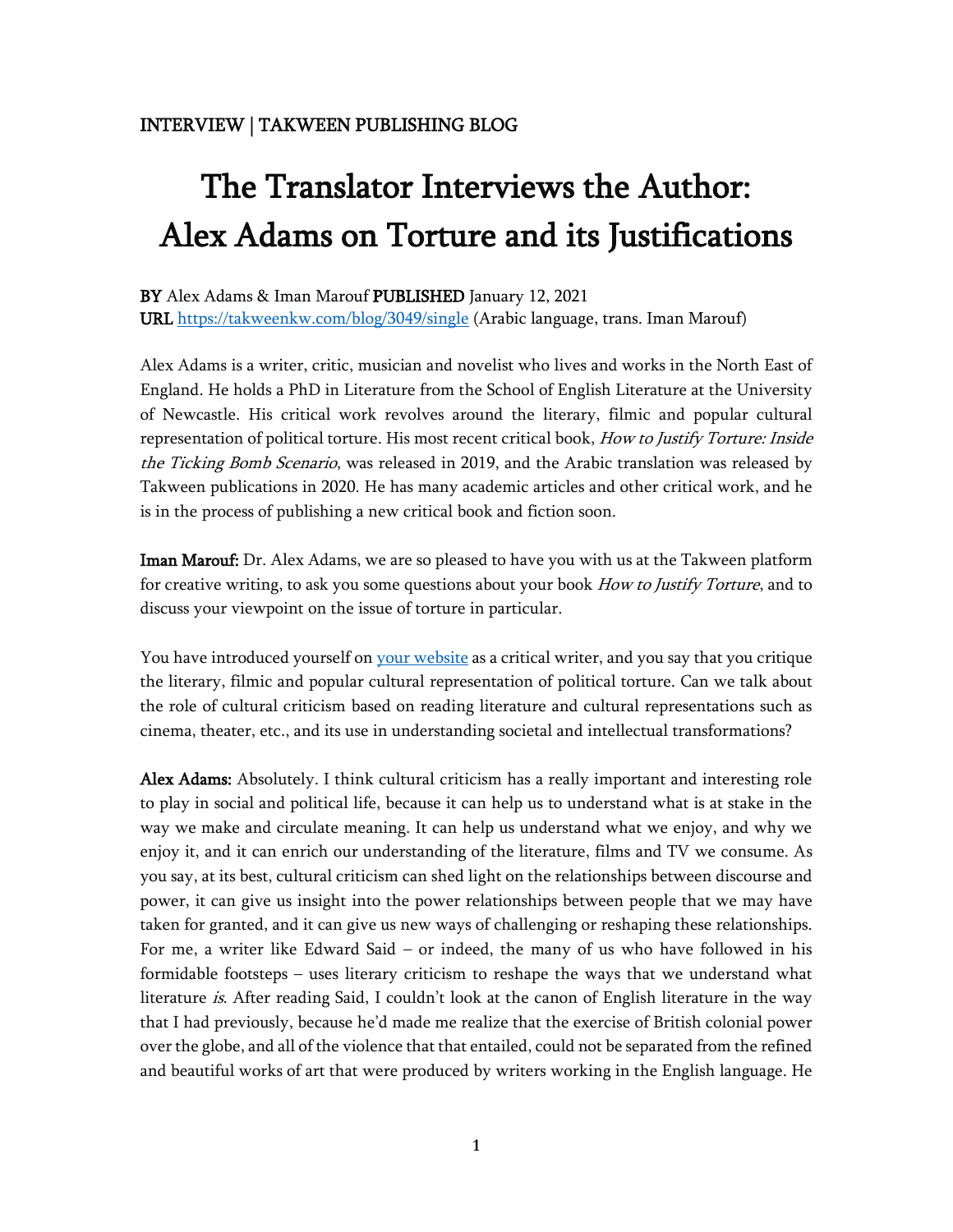made me realize that writing is not just a gentle pastime, but a deeply political activity that is central to the operation of power.

I think that in some ways the question of the 'torture debate' is a perfect example of this. When it comes to my own work, I like to think that what I have done is to make clear connections between the political violence that has shaped the world for at least the last twenty years (if not long before) and the popular culture that we in the West avidly consume. Culture is one of the major arenas in which large moral and political questions are debated, and with my work on torture I wanted to make very clear the ways in which the popular culture that many of us enjoy is also complicit in making us accept or even enjoy the way that our governments commit violence across the world. It was also important for me to try to give people a way to challenge the justifications for torture that we see presented to us again and again, because I think criticism is at its best when it can suggest solutions and not simply diagnose problems.

IM: Can you clarify the meaning of the ticking bomb scenario to those who are not familiar with this concept?

AA: The ticking bomb scenario is a very simple thought experiment. The question runs as follows: Imagine that a terrorist or criminal has hidden a bomb in a public place (a school, a hospital, a city centre plaza), and that you have captured this person. They refuse to tell you where the bomb is, or how to stop it. Would it be justified for you to torture this person until they told you how to stop the bomb? At its simplest, it is a choice: are you justified in using one form of violence to prevent another?

This is, for many people, a very persuasive argument. All of our intuitions about protecting innocent people and about punishing wrongdoers tell us that we should torture this person.

But, of course, it is an artificially clear-cut situation, in which torturing one guilty person will save hundreds or thousands of innocent people. Such situations, in which there is a clear choice between evils, never arise. But the scenario is emotionally powerful enough that it seems to make torture – a crime against humanity – seem not only the practical thing to do, but the morally right thing to do. In my book, I argue that this imaginary scenario is found very widely throughout Western culture, and that it serves as a way of justifying entire systems of torture.

IM: How can anyone detect and combat tricks in this scenario, and avoid falling into its trap?

AA: It can be very difficult to challenge this thought experiment, because you can't simply say that you would refuse to torture the criminal. Engaging with the scenario on its own terms, and saying 'no' when the question clearly requires you to say 'yes', places you in a terrible position: it makes you look as though your abstract moral principles are worth more to you than the real lives of all the innocent victims of the bomb. This is one of the ways that the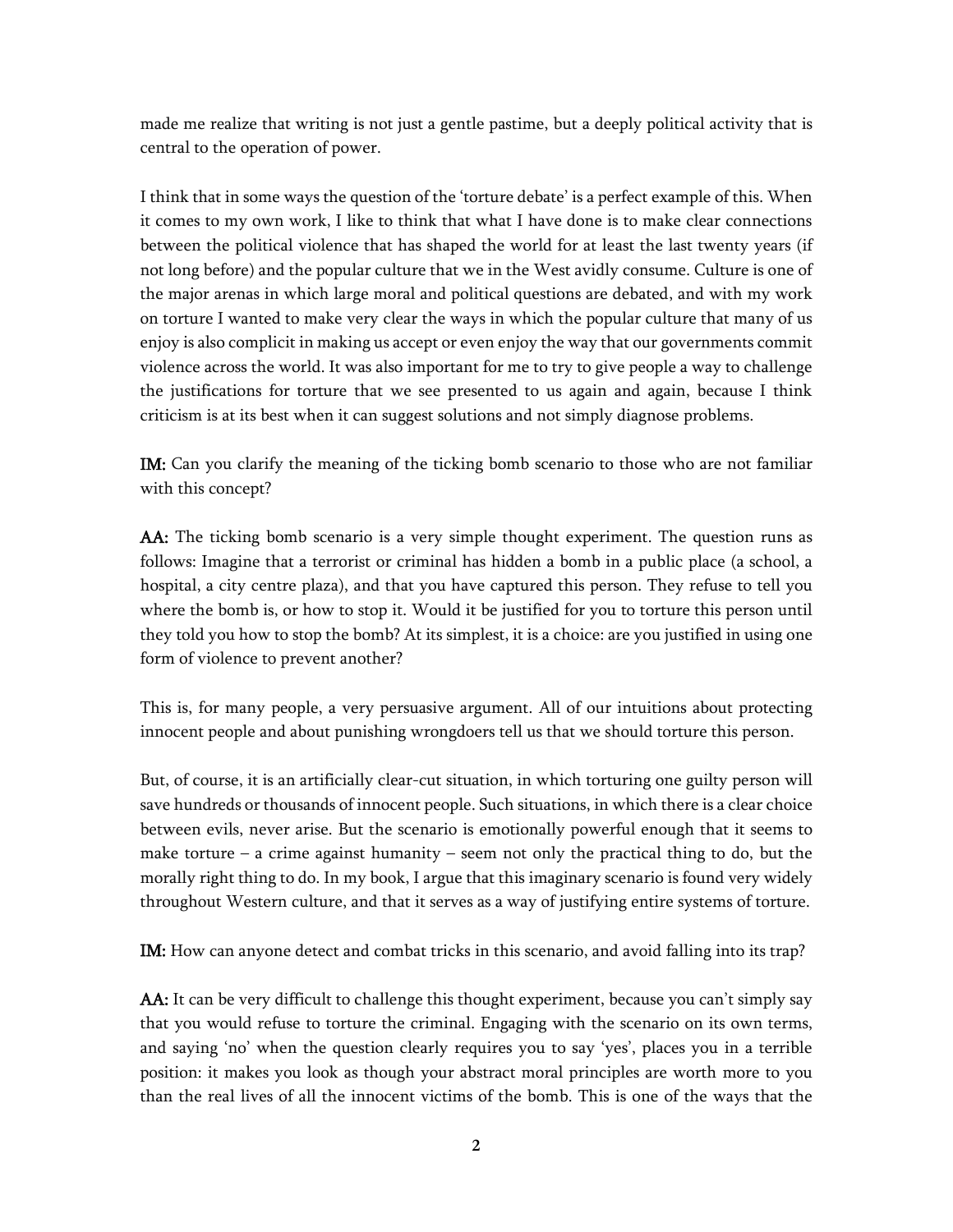thought experiment is so clever. It not only serves to justify torture, but makes opponents of torture seem foolish, cowardly, and immoral.

It's also a bit of a red herring to point out that it is unrealistic. Anybody who frames the ticking bomb scenario can describe it in any number of increasingly more realistic ways, or alter details until it seems realistic. But thought experiments aren't really supposed to be realistic: they're ways of making general arguments, so the moral point of the question survives any attack on the details of however it is framed, unrealistic or not.

The way to challenge the scenario, and what I have attempted to do in my book, is to refuse to answer the question that the ticking bomb scenario asks us. There is no good answer to the question, for the simple reason that it is not a good question. Instead, in my book I have attempted to deconstruct it and to show that it is actually a trick question composed of lots of reactionary and fascist ideas.

When it comes to challenging the ticking bomb scenario, I often find that it is best to point out that torture is not a matter of dramatic one-off incidents. It is a matter of the systematic abuse of political power to oppress and victimize people. The ticking bomb scenario is a way of distracting us from this reality.

IM: Your book traces the first accounts that embodied the idea of torture. Do you think they made this practice acceptable for the public eye? Are there examples of literature that we did not expect to have such a role?

 $AA: Yes - I think that ticking bomb stories have pretty much always been about making torture$ seem acceptable. Quite often, they emerge and circulate in societies facing political turmoil, where state authorities are known to be committing torture. The story has the function of saying, 'yes, torture is happening, but it is being done to keep you safe'. This is not to say that novelists or filmmakers are 'working for the state' – simply that people who sympathize with the aims of torturing states are more likely to create or circulate these ideas.

In some ways, many of the earliest ticking bomb stories emerge from quite predictable contexts. For example, Jean Lartéguy was a French ex-paratrooper who wrote his novels *The Centurions* and *The Pretorians* from the perspective of French paratroopers in Algeria in the late 1950s and early 1960s, when the French colonial authorities were committing widespread torture as a way of combatting the nationalist forces. Unsurprisingly, his novels address the theme of torture by saying that, although it was horrific, it was necessary if the French wanted to retain power over Algeria. Lartéguy was proven wrong when France abandoned Algeria, but his ideas about torture have remained with us.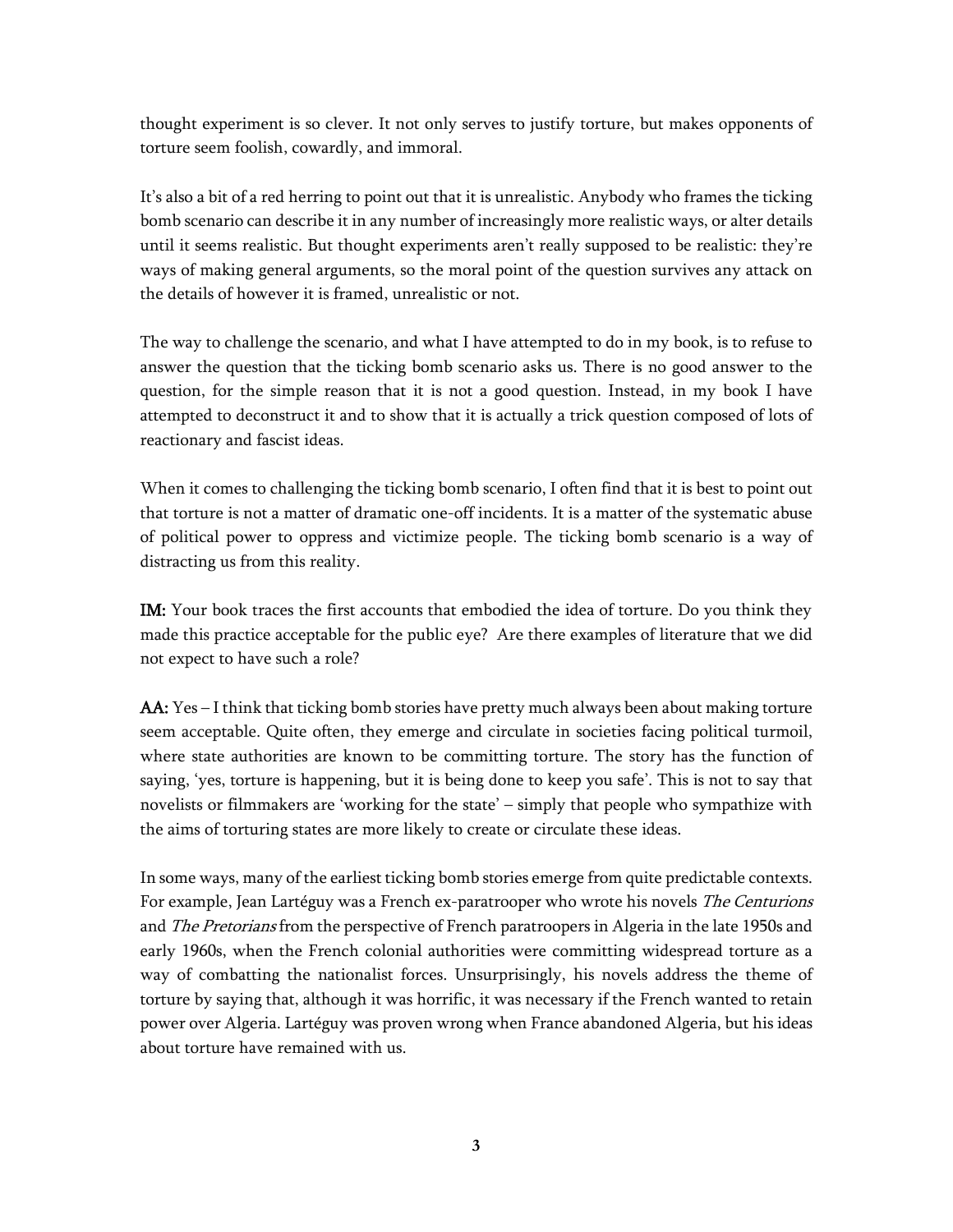His novels are often credited with being the 'origin' of the ticking bomb scenario, so I was surprised to find a ticking bomb scenario in The Conquerors. This is a novel by André Malraux, another French colonial writer, written in 1928, over thirty years prior to *The Centurions*. The ticking bomb scenario is often thought of as something that came into being at the time of the twentieth century decolonizations, so it is interesting to see that it has a longer history than we may have thought.

IM: In one way or another, it was interesting to notice the titles mentioned in the book, of the many well-known action movies and thrillers of the 1980s and 1990s before 9/11. How were you able to extract the scenes that serve the scenario within these works?

AA: One of the strange things that happened to me when I was writing this book was that I started to see the ticking bomb scenario everywhere. Initially I thought that I was imagining it, but after a while I realized that there actually *are* torture scenes in a frankly enormous amount of movies and TV. It's not always a matter of somebody being chained up and having terrifying implements like chainsaws or drills pointed at their sensitive parts. Quite often the torture scenes are played for laughs, or they are quite short scenes that aren't exploited for lots of dramatic horror. It surprised me to see that fun action films like *Commando* had scenes where villains are interrogated for information and then thrown off cliffs or whatever. When I'd watched that scene in *Commando* in my youth I hadn't recognized that it was a torture scene, but it is. There are loads of things like this, in films that aren't supposed to be horrific or dark, and this shows how routine and ordinary torture is in many of our favourite forms of culture.

IM: How does torture practiced by legal authority align with the themes of vigilantism and fatherly masculine protection (imposing punishment without waiting for the rule of law) that are often at work in much of these films?

AA: Again, *Commando* is a good example here, because the hero in that film is chasing down a group of criminals in order to rescue his daughter. We see similar things a great deal, in films like *Death Wish, Dirty Harry* and *Taken*. This is another way that the ticking bomb scenario is so clever and flexible. It is not always about a bomb in a café: perhaps it is your daughter who has been kidnapped, and you have to torture someone in order to rescue her.

Now, nobody could reasonably claim that you shouldn't try to save your daughter. Of course you should. But in these films, this clear moral duty is blurred into a justification for torture. And in many of these films, the law (which prohibits torture) is shown as something that gets in the way of 'real' justice. So ideas about vigilantism and fatherly protectivity are blurred into justifications for state violence.

There is a lot happening here, all at once. Put simply, the ticking bomb scenario works by pushing a lot of our buttons at the same time. We want to rescue our daughter. We want to protect the innocent, and we want to punish the guilty. We think that the law gets in the way.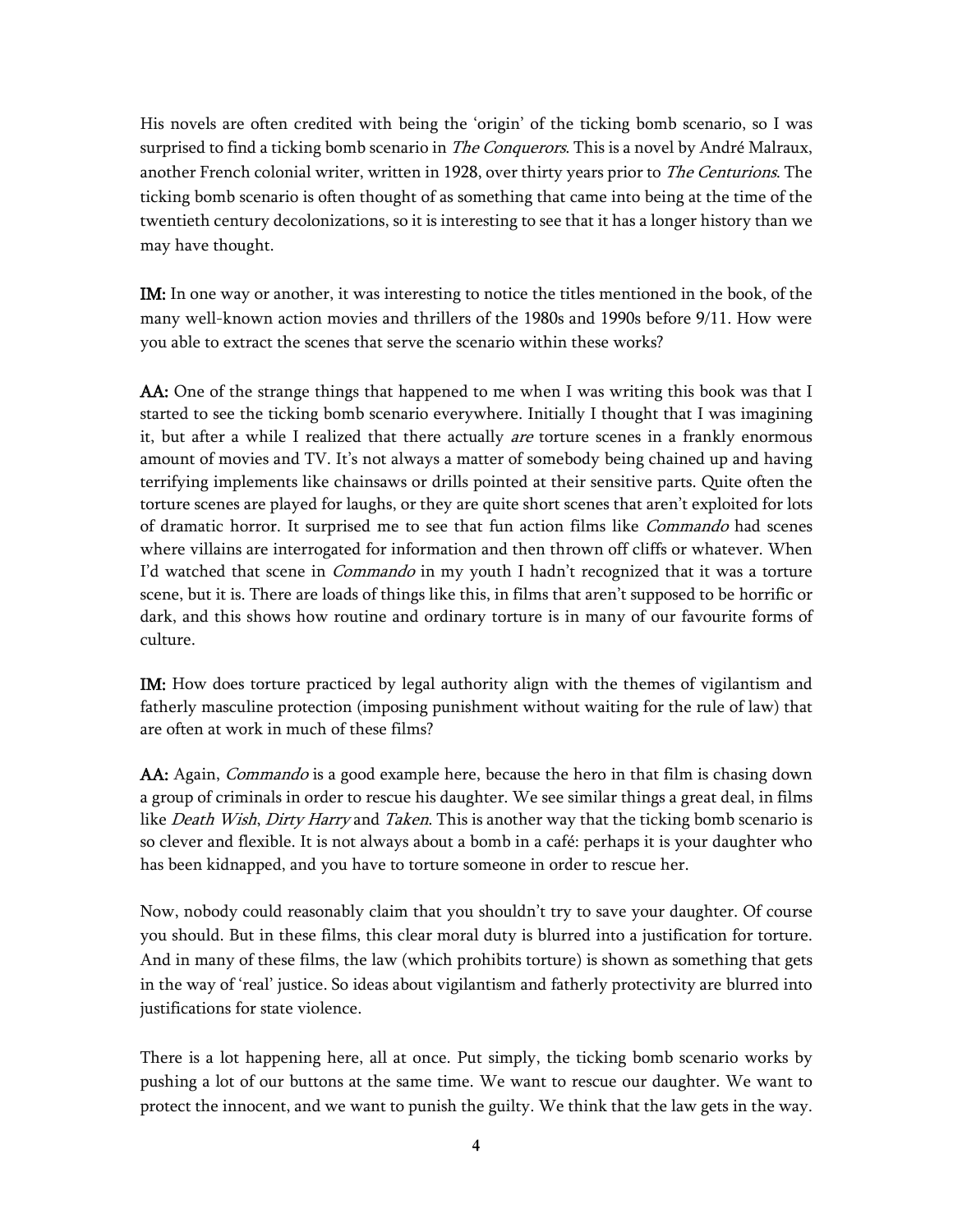All of this is very powerful stuff, and when it all overlaps with the clock ticking down, the effect is that we are tempted to agree that torture might be the way out. These narratives all claim that torture will work, so we are prompted to believe that it is a magic solution to complicated, terrifying problems.

IM: Batman, superman, and other similar comics are the favorites of our children. What about media that are aimed at children?

AA: There are two things I want to say here. First, in the UK and USA today superhero stories are one of the major forms of all-ages entertainment, from comics and cartoons for kids, through blockbuster Avengers movies, to stories like Marvel's The Punisher or Daredevil which are made for an adult audience, featuring lots of graphic violence, including torture. Somehow, these stories have taken on the character of modern mythology or fables, and they aren't (as I'm sure you know) only for children.

Secondly, in relation to children's entertainment, it is strangely true that children's films also feature torture. Now, violence in children's media is very often silly anarchic slapstick, a form of play, and isn't necessarily a problem. But there are films like Disney's Zootopia, or Pixar's Minions, or the Pokemon film Detective Pikachu in which torture plays a prominent and troubling role. In *Detective Pikachu* and *Zootopia*, heroes torture their enemies for information in ways that echo ticking bomb stories. There is something really dark about this.



IM: How to start changing the narrative in popular culture?

AA: This is a really interesting question, and is more difficult than it may appear. There are a lot of films, novels, plays, and poems that challenge torture, and show torture from the perspective of the victim. These are fantastic, and illuminating, and important.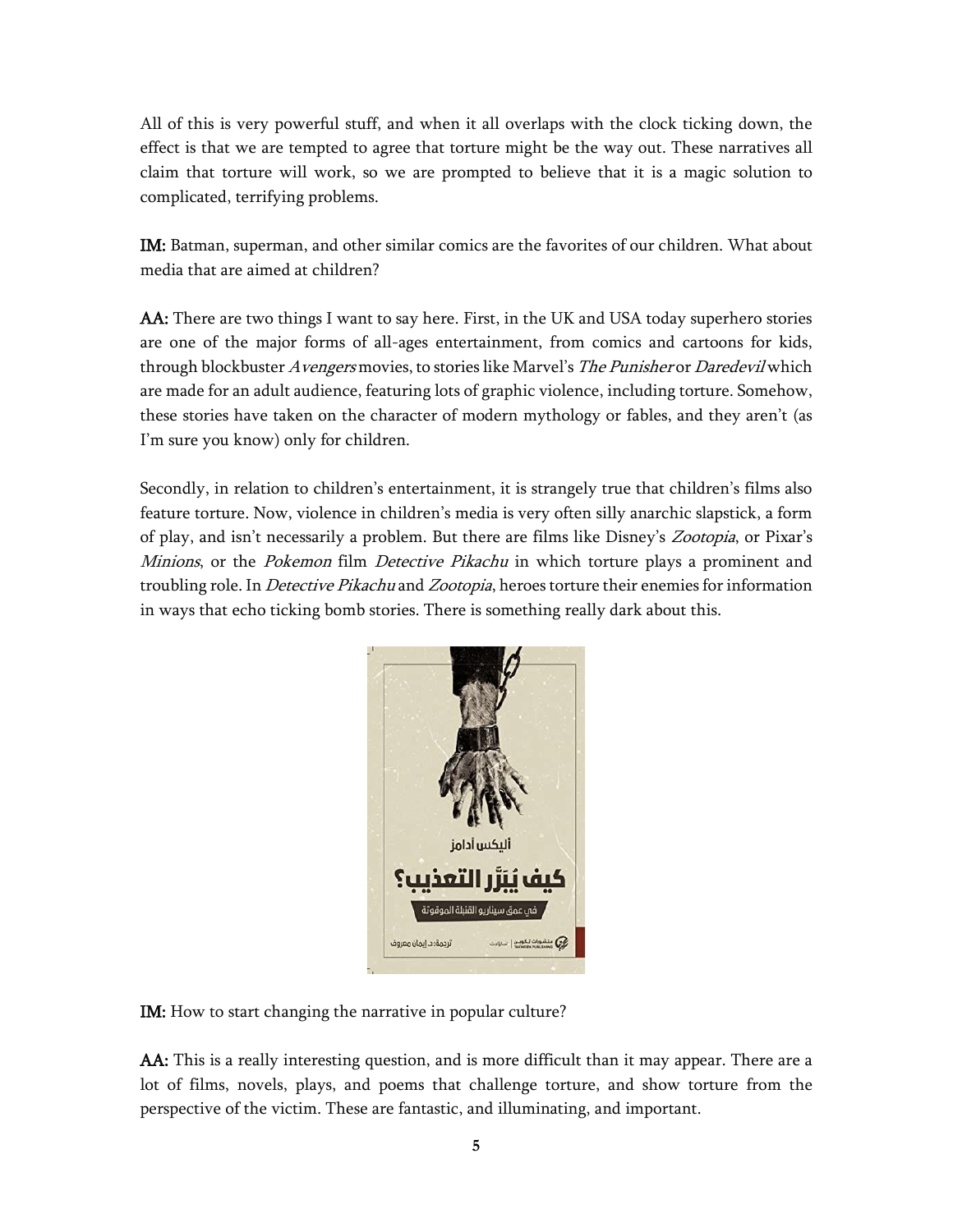But the major problem is that the ticking bomb scenario and other glamorizations of torture are so visible, so widespread, and so far-reaching. We need anti-torture narratives that are equally as popular, easy to watch, and engaging, but which show torture as a terrible abuse of power and not as something that can solve problems or rescue those in need. Of course, the problem with this is that such a narrative would be dark, distressing, and hard to watch – you couldn't put Pikachu in that movie.

One of the major problems with the ticking bomb scenario is how easy it is to integrate into exciting, fun, lighthearted stories. You can't expose the horrific reality of torture in the same way. It's a real problem!

IM: Now, away from torture. Let's talk a little more writing, do you tend to write fiction? And who are your favorite writers?

AA: Yes, I love to write fiction, although I haven't had much luck getting it published yet. I have actually written an anti-torture novel, Ratcatcher, which addresses some of the problems we spoke about in the last question. The idea is that it is a thriller, which I've tried to make exciting, but which does not glorify torture at all. It is out with agents and presses at the moment, so hopefully it will be in print soon!

But you are right – there's more to life than torture, important though it is. I also enjoy sci-fi, monster movies, and horror, so I am working on plans for a couple of novels in this vein. I have a few thousand words written of a horror story about mushrooms – I know it sounds a bit goofy, but I think it would work quite well. I'd also love to write a werewolf story, and I would love to write a historical novel about ancient Rome.

When it comes to favourite writers, I get a bit stuck. I love lots of different kinds of writing, and I'm not very faithful when it comes to having favourites! I really like George R R Martin, Kurt Vonnegut, and Angela Carter, and when it comes to critical writing, I love Edward Said and a bit of Adorno. The best novel I read this year was *Thinner than Skin* by Usma Aslam Khan.

IM: Are there any upcoming projects?

AA: In January 2021 I'm publishing a study of drone fiction with [Drone Wars UK,](https://dronewars.net/) which examines the ways that drone fiction articulates an ideology of drone warfare and drone strikes. I also have a few plans to collaborate on some video essays or podcasts, although these are not concrete yet, and I have an academic journal article coming out sometime next year. My next priority is publishing *Ratcatcher*, and after that I am working on a project which examines how some torture narratives portray torture as a form of seduction. So I am keeping myself busy!